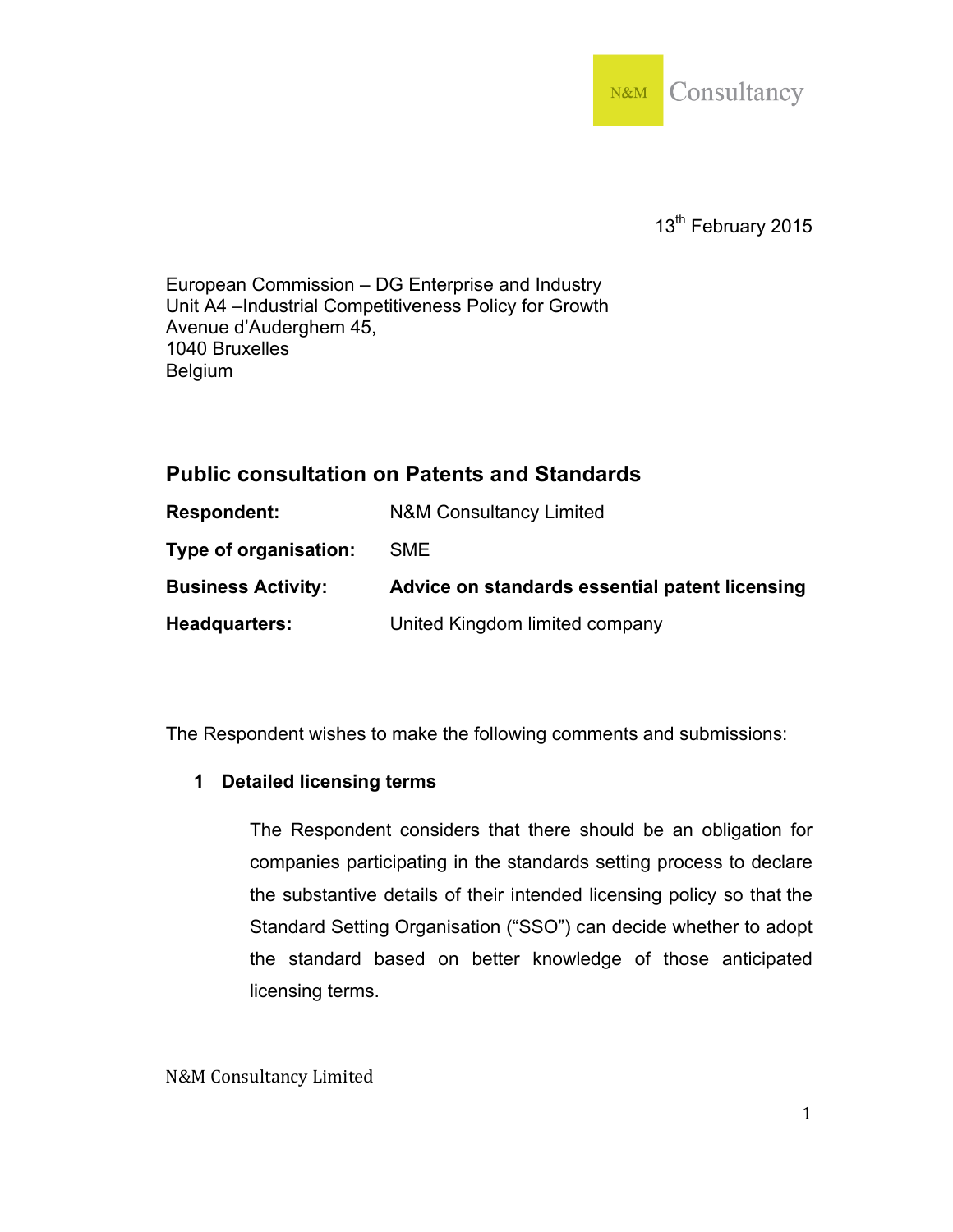

The detail of the licensing terms should in the view of the Respondent include, but not be limited to:

- the royalty rates for essential patent licensing including whether it is proposed to be a fixed price per unit or a percentage royalty;
- if it is an *ad valorem* (i.e., percentage royalty), then the company should disclose:
	- $\circ$  the basis upon which the royalty is to be calculated;
	- o whether there is to be a maximum monetary amount of royalty (i.e., a cap);
	- o whether there is a minimum monetary amount of royalty (i.e., a floor)
- any territorial restrictions that may be imposed;
- any branding restrictions that may be imposed;
- any grant-back requirements;
- the types of products which will, and will not, be licensed.

## **2 Principles of FRAND patent licensing**

The Respondent believes that the IPR Policy of an SSO should state some key principles of what FRAND (Fair, Reasonable and Non-Discriminatory) licensing means in the context of the standard which is being agreed.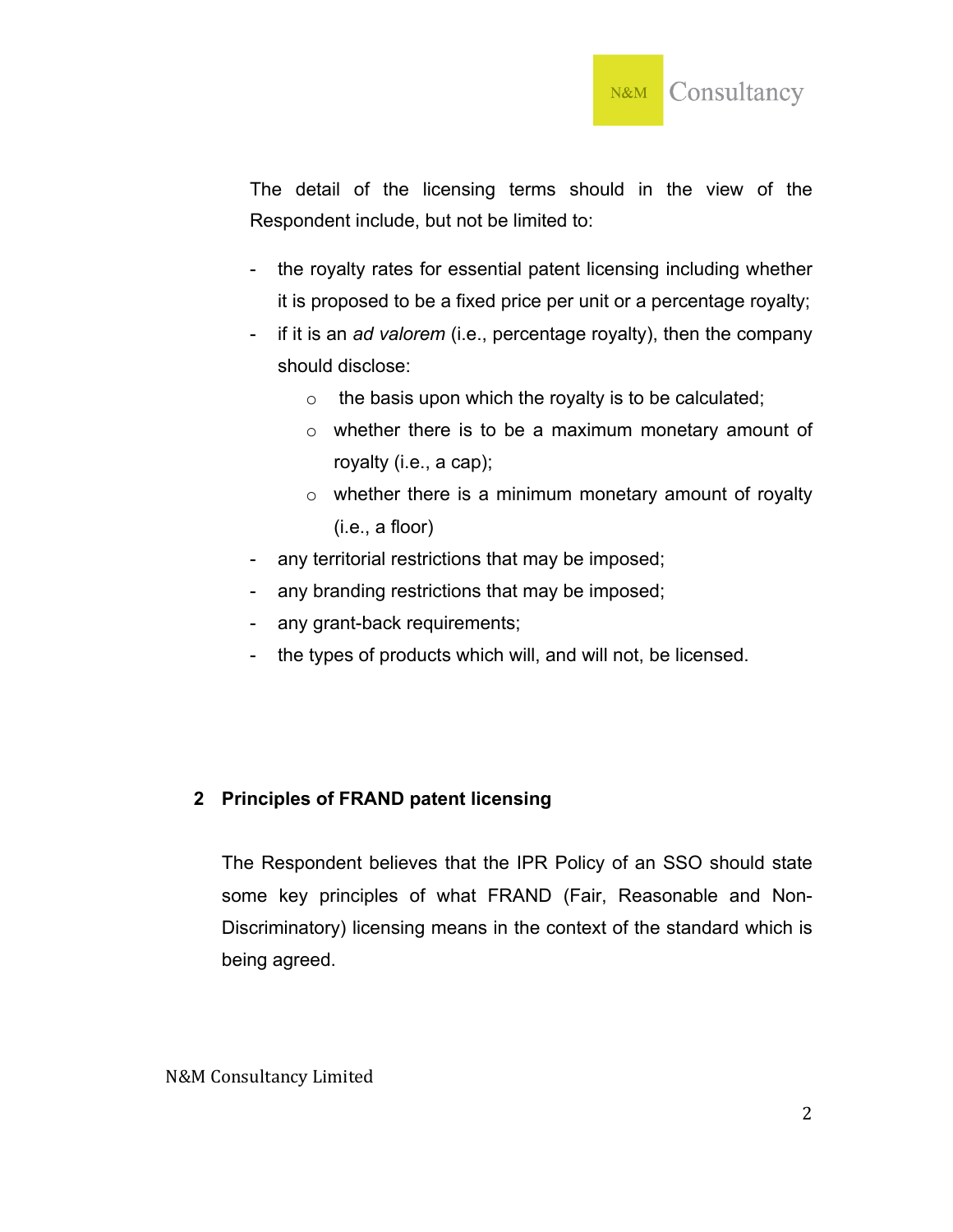

## Fair and Non-Discriminatory

Declarants should make available licenses at any place in the value chain where the patents may be infringed.

FRAND should not mean that a patent holder can license market participants at certain supply chain market levels, but refuse to license market participants at other market levels.

FRAND should not mean that a patent holder can require licenses for sales of end-products in the value chain, and yet grant licenses at the same *ad valorem* rate but with a relative lower actual cost at other levels of the supply value chain.

The Respondent considers that a key principle of the policy should be to ensure that buyers of components which must use essential patents have commercial freedom to choose which suppliers they want to use at any market level.

## Reasonable

The Respondent believes that the royalty must reflect the value of the contribution of the essential patents to the relevant parts of the end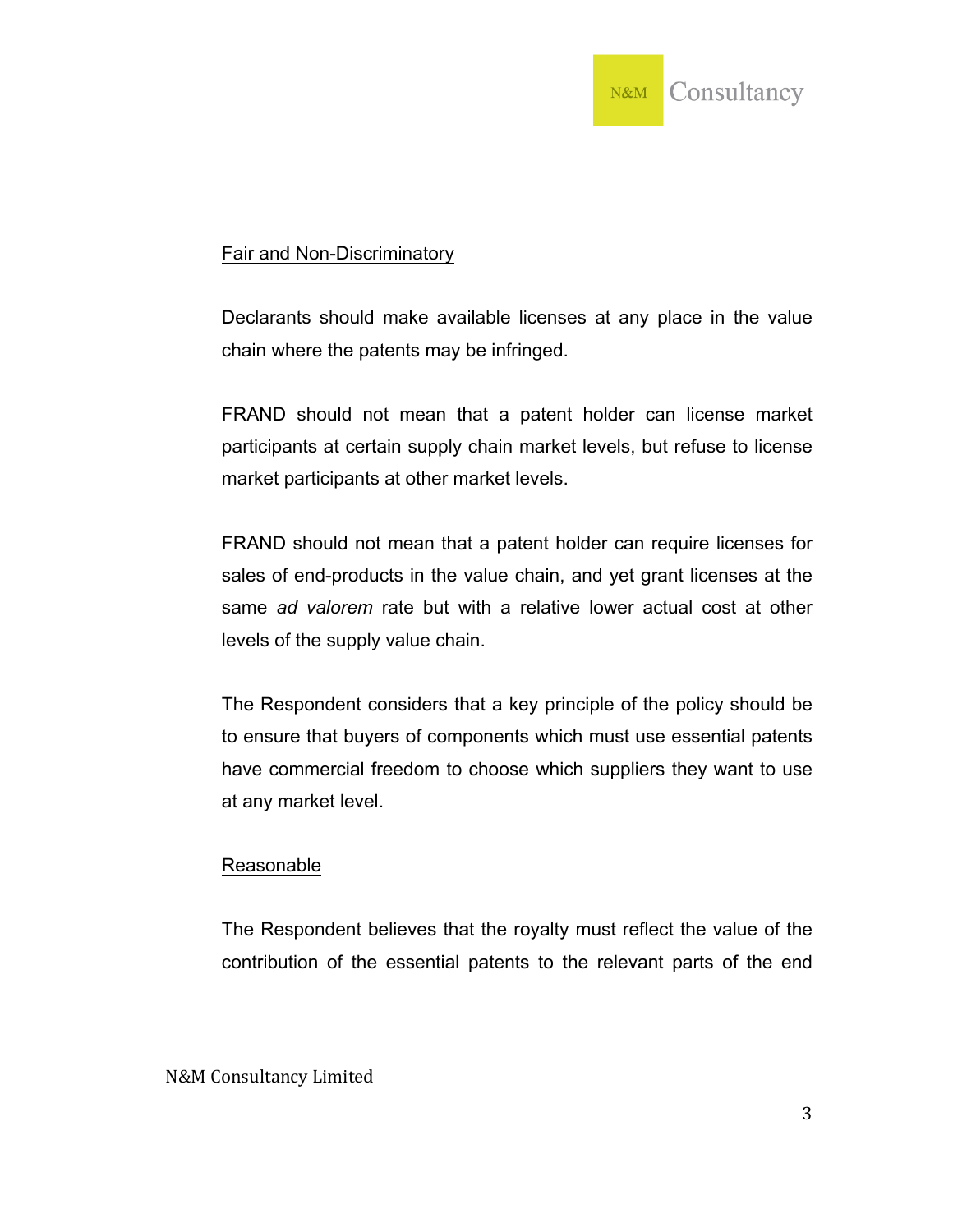

product which is being sold, and the relevant technology that is being licensed.

Essential royalty rates should be based on the smallest patent practising unit.

For example, there may be a wireless module which is built into a laptop computer, and an essential patent which relates to the transmission of data in the wireless module. Given the limited functionality of the wireless module as compared to the functionality of the product as a whole, it is not reasonable for the essential patent holder to seek charge *ad valorem* royalties on the ultimate selling price of the laptop computer, while at the same time charging substantially lower real monetary royalties to vendors who supply the wireless module on its own.

If the essential patent holder intends to charge license fees only at the end-product level, then this fact should be clearly stated during the standard setting process, together with the relevant licensing terms (see paragraph 1 above) so that there can be commercial certainty with respect to the implementation cost of the standard.

#### **3 Maximum cumulative royalty**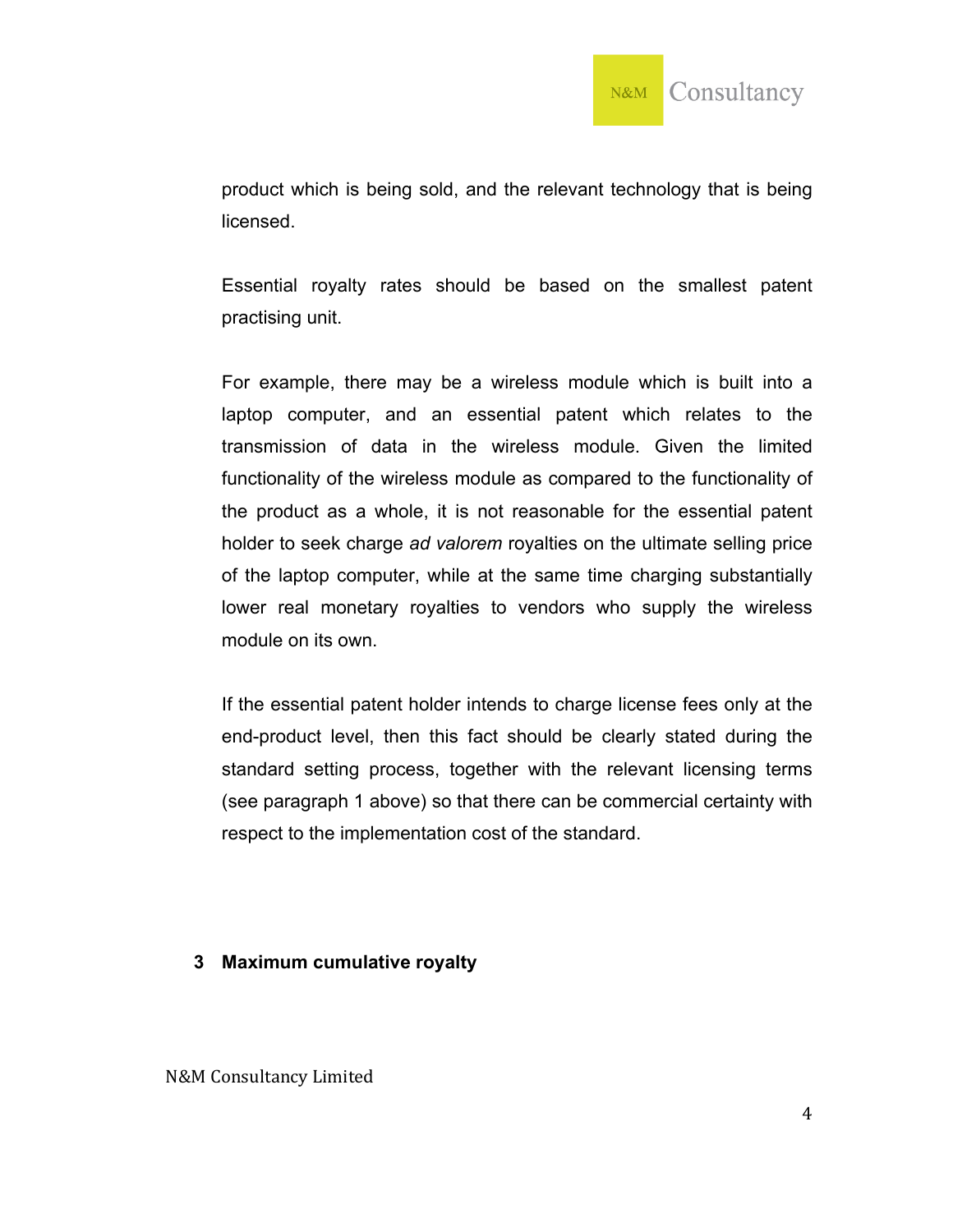

The Respondent believes that steps should be taken to ensure that there is a maximum cumulative royalty that will be payable, irrespective of the number of patents or patent holders, for all essential patents used in a product which meets a standard.

Holders of essential patents should be forced by the regulatory authorities to be bound by the public statements (at least in relation to maximum cumulative royalties) the patent holders make when seeking to have SSO's and others adopt their technologies.

## **4 Territorial scope of licenses**

The Respondent submits that FRAND licenses should be available for single territories or markets.

The FRAND licensing rates should reflect the size of the essential portfolio in a particular market or territory. So if a licensing group or company has 1000 patents that are available on a worldwide license basis for \$1.00 per unit, if a licensee substantially trades in country X where there are only 5 patents, it should not be reasonable for the licensor to seek to charge \$1.00 for sales of products in country X (where here are only 5 patents).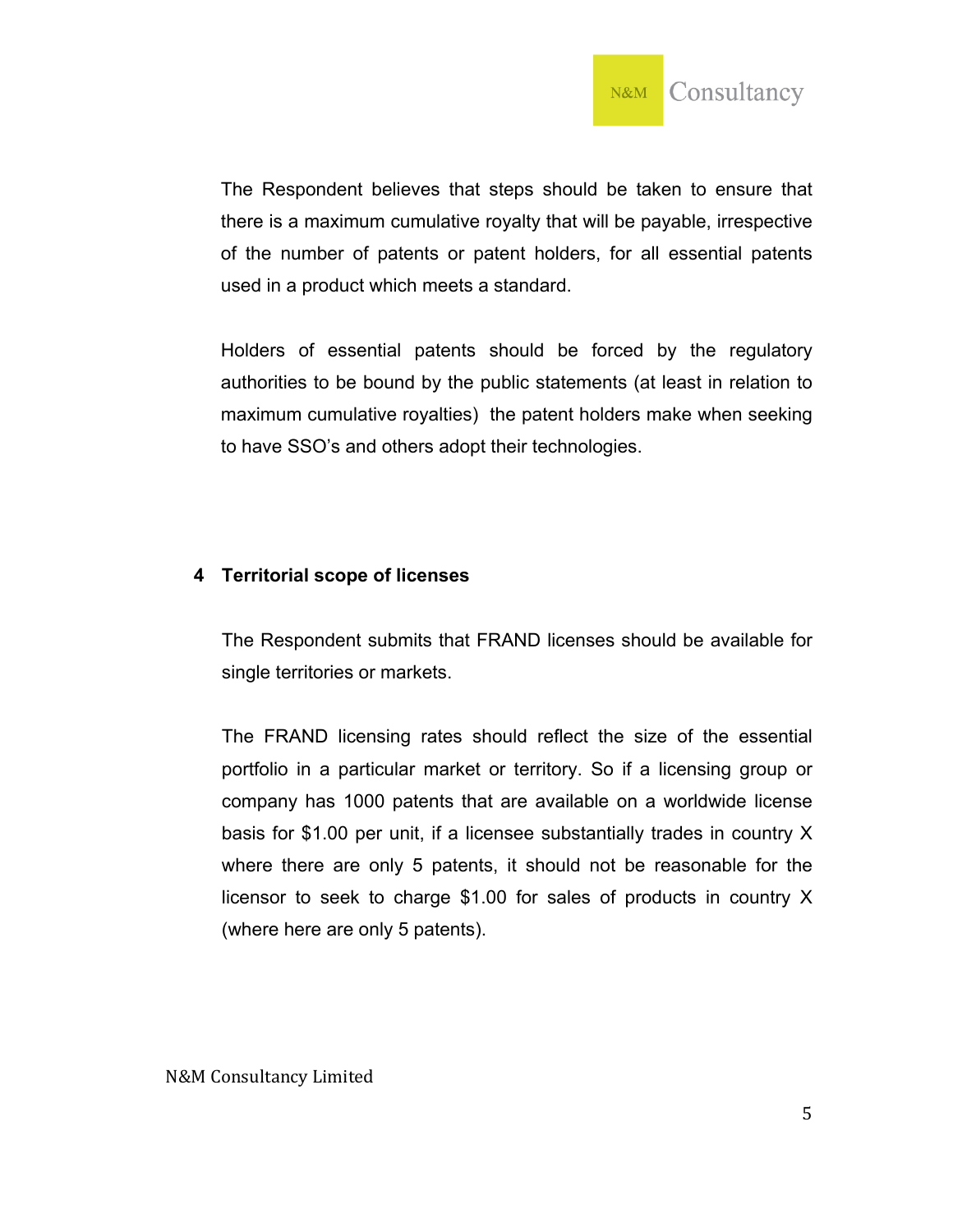

#### **5 Independent assessments of declarations of essentiality**

The Respondent believes that steps should be taken to ensure that there is an independent assessment by the SSO to determine whether a patent is essential to a particular standard, and which part of the Standard.

Holders of essential patents should be required to declare which patents (by number and territory) they assert are essential and update the SSO public databases on a regular 3 month basis.

The SSO's should put in place procedures and systems to enable easier searching of the SSO databases by the public and prospective licenses.

The SSO's should maintain information about patents that are found by a Court not to be essential or invalid. Holders of patents should be required to notify SSO's if a court finds a patent non-essential or invalid.

SSO's (particularly ETSI) must overhaul the current systems and reestablish faith in the integrity of the essential IPR disclosure systems.

Further, any declarations of essentiality by participants should:

- specify the claims of the patents that are declared to be used by the standard, and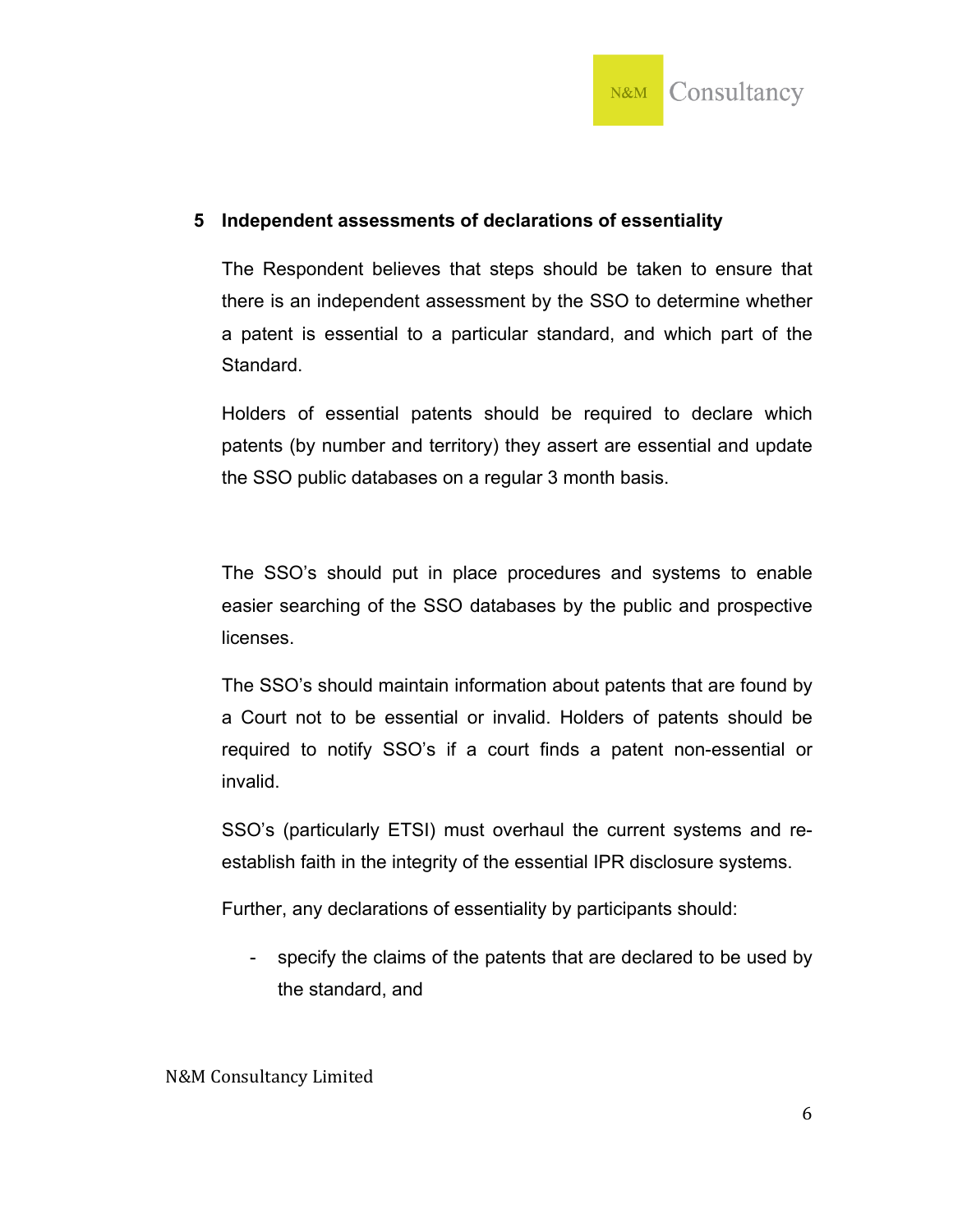

- declare whether the particular section of the standard is mandatory or optional.

#### **6 Abuse of the process**

The Respondent considers there should be an obligation on SSO's to provide in any IPR Policy that members of the SSO cannot withhold information regarding the relationship of their IPR rights to a proposed-standard and subsequently seek excessive fees for use of any essential patents. The Respondent recognises that there may be an issue as to what level of fees is reasonable, but fees substantially greater than those charged by other holders of essential patents in the standard setting should be regarded as questionable and potentially abusive.

Any IPR Policy should state that it is incumbent on the members of the SSO to take affirmative steps to search their patent portfolios to ascertain whether they have essential patents that relate to the proposed standard. This search should take place, irrespective of whether the member has contributed to the particular standard.

Any IPR Policy should provide that it will be an abuse of the IPR policy for a member to seek license fees for essential patents where the patent holder has participated in the standard setting process and where the patent application arises out of the standard in respect of which the patent application was made.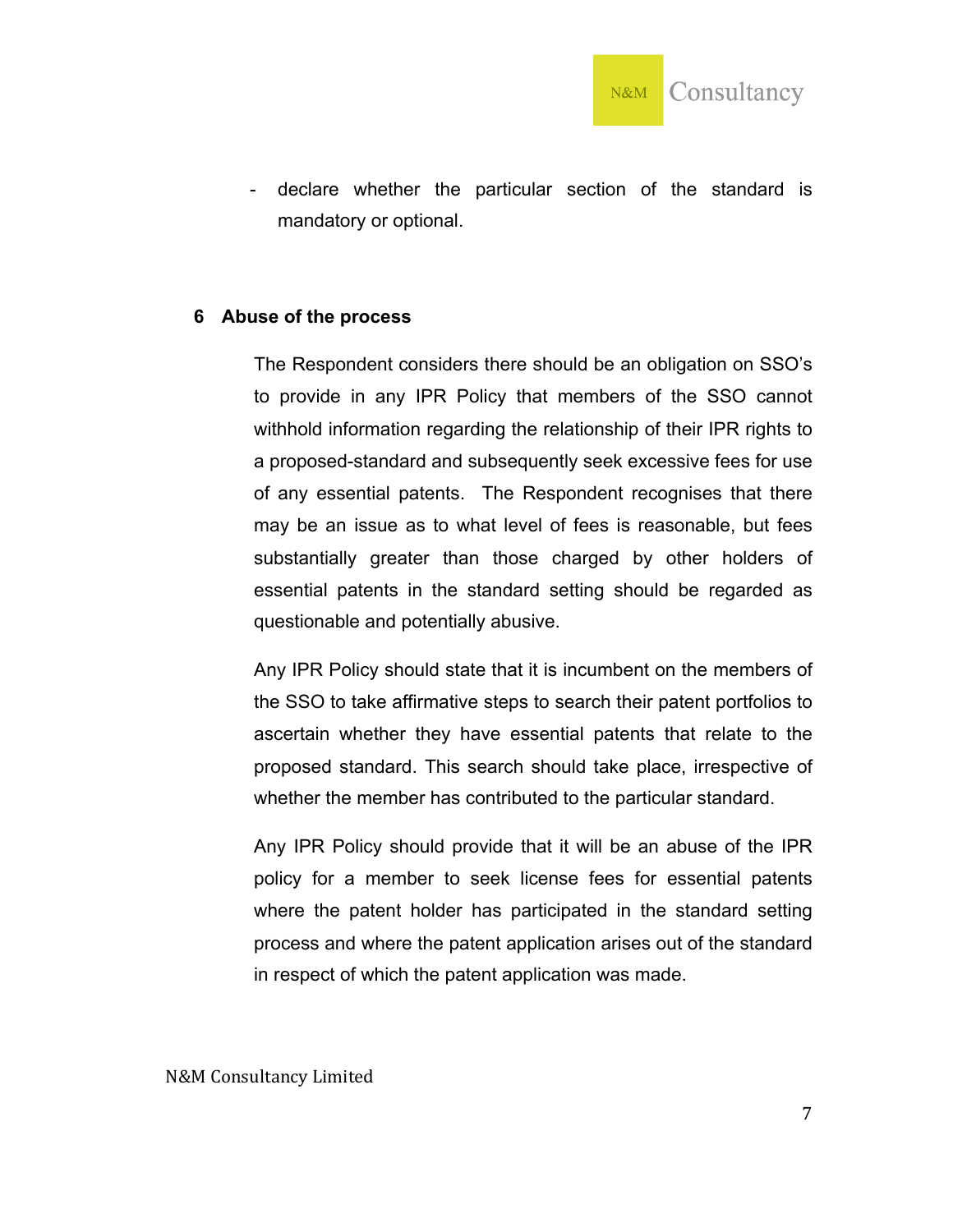

Companies that engage in practices which are contrary to the principles of FRAND licensing should be subject to fines by the Commission.

## **7 Assignment and licensing requirements**

The Respondent considers that any IPR Policy should oblige members to require assignees, or licensees with enforcement rights, of essential patents, where the assignment or license is subsequent to the publication of the draft standard:

- to be bound by similar obligations to license on FRAND terms and at comparable rates, and
- to not seek license fees which are greater than the original FRAND license.

## **8 Portfolio Fragmentation**

The Respondent submits that if part of a portfolio of essential patents is sold, the overall financial burden on licensees should not change. So if a licensor has 1000 patents and licenses them for 1 Euro, and then sells 250 of those patents: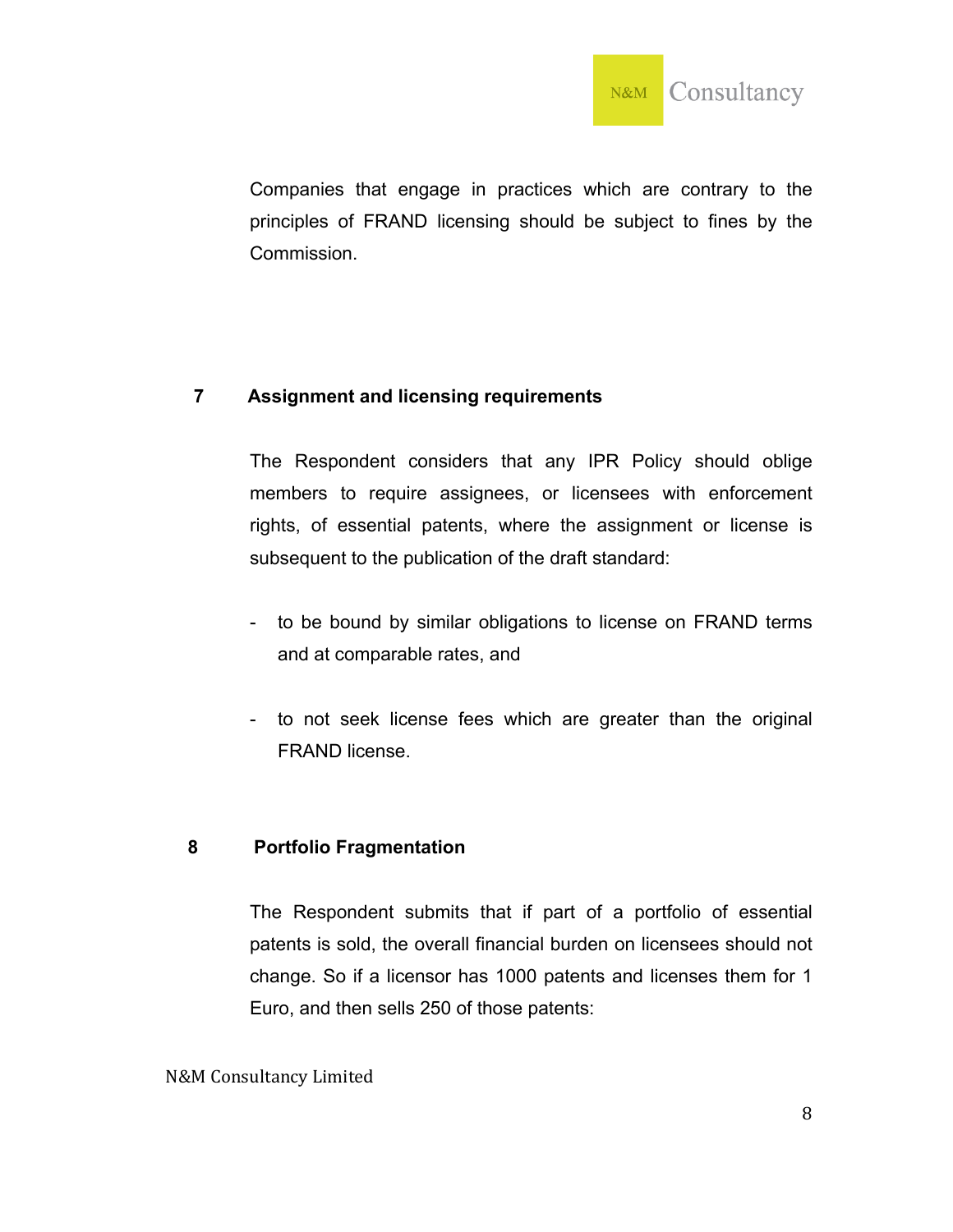

- the licensors royalty rate should go down to 75 cents (on FRAND principles) to future and existing licensees; and,
- the acquirer of the patents should not be allowed to charge more than 25 cents for the licensing of those patents to existing and future licensees (on the basis that the value of the patents on a FRAND basis should not change simply because of the change of owner); and,
- if the buyer seeks more than 25 cents then the licensee should be entitled to deduct the excess from the license fee payable to the licensor (the original holder of the patent).

If partial portfolio's of patents are sold by essential patent holders, such licensors should not be permitted to take 'extra dips' of monetary compensation for the same or a similar portfolio (for example, by revenue sharing in future licenses).

## **9 Defensive Use of Undeclared Patents**

The Respondent recognises that a complete review of a large patent portfolio may be burdensome for some participants in standard setting. Therefore one possible exception to the usual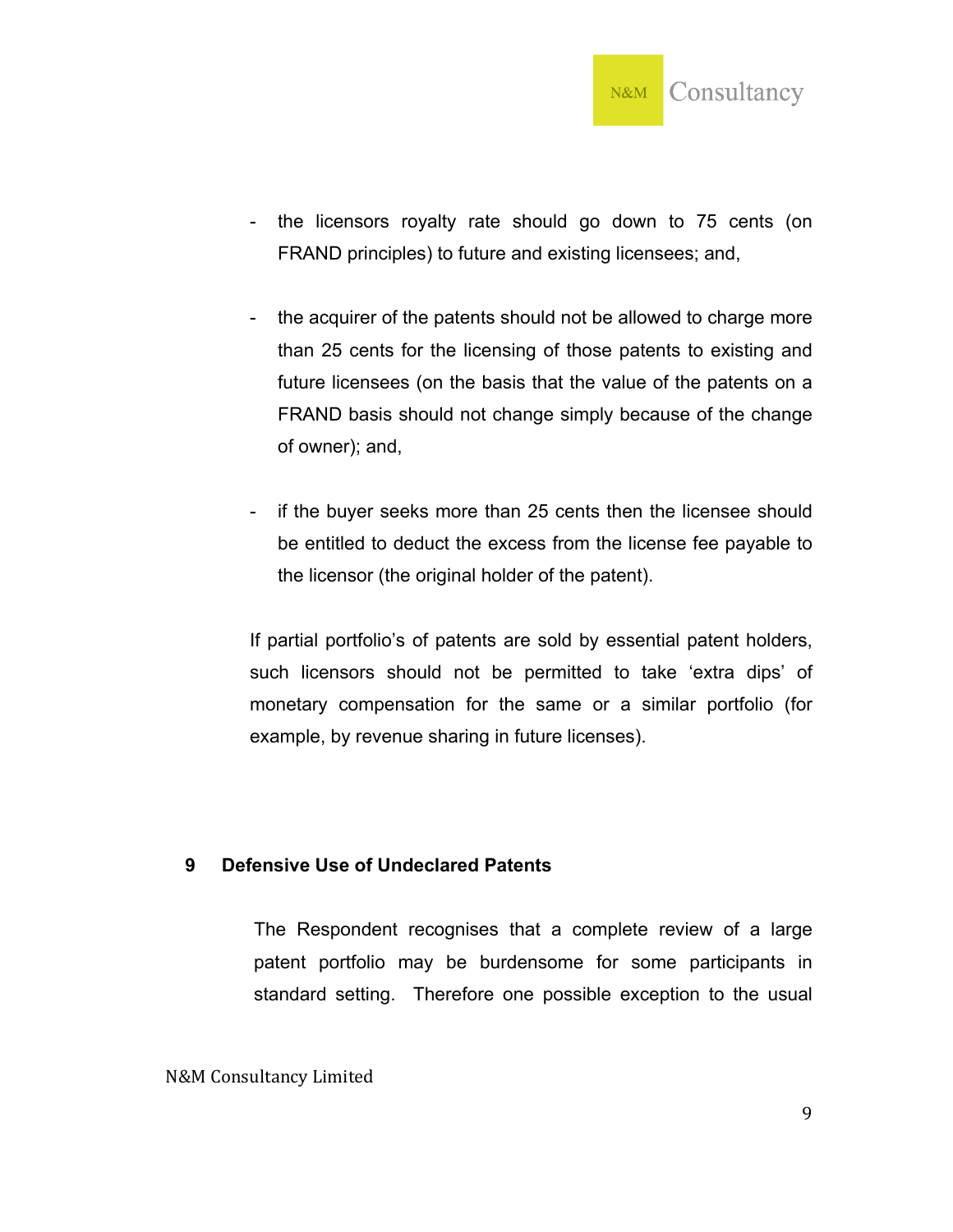

restrictions on undeclared essential patents should be the ability of a holder of such patents to counter-assert such patents in licensing negotiations and in countersuits in response to patent assertions in the same technical field as the standard.

# **10 Substantial Industry Participants not members of SSOs, who Withdraw from An SSO, or who Participate through Proxies**

One area of concern is the role of substantial participants in an industry who, cognizant of a standard's direction choose to absent themselves from the SSO, or withdraw prior to being required to make FRAND commitments, or who manipulate the standards process by proxies, i.e., participants with whom the industry participant has a relationship. A sensible policy needs to address such potential remote abuses of the standards creation process.

## **11 Declaration of FRAND commitments**

The Respondent considers that the IPR policies of SSO's should require participants to declare more openly what their FRAND commitments are:-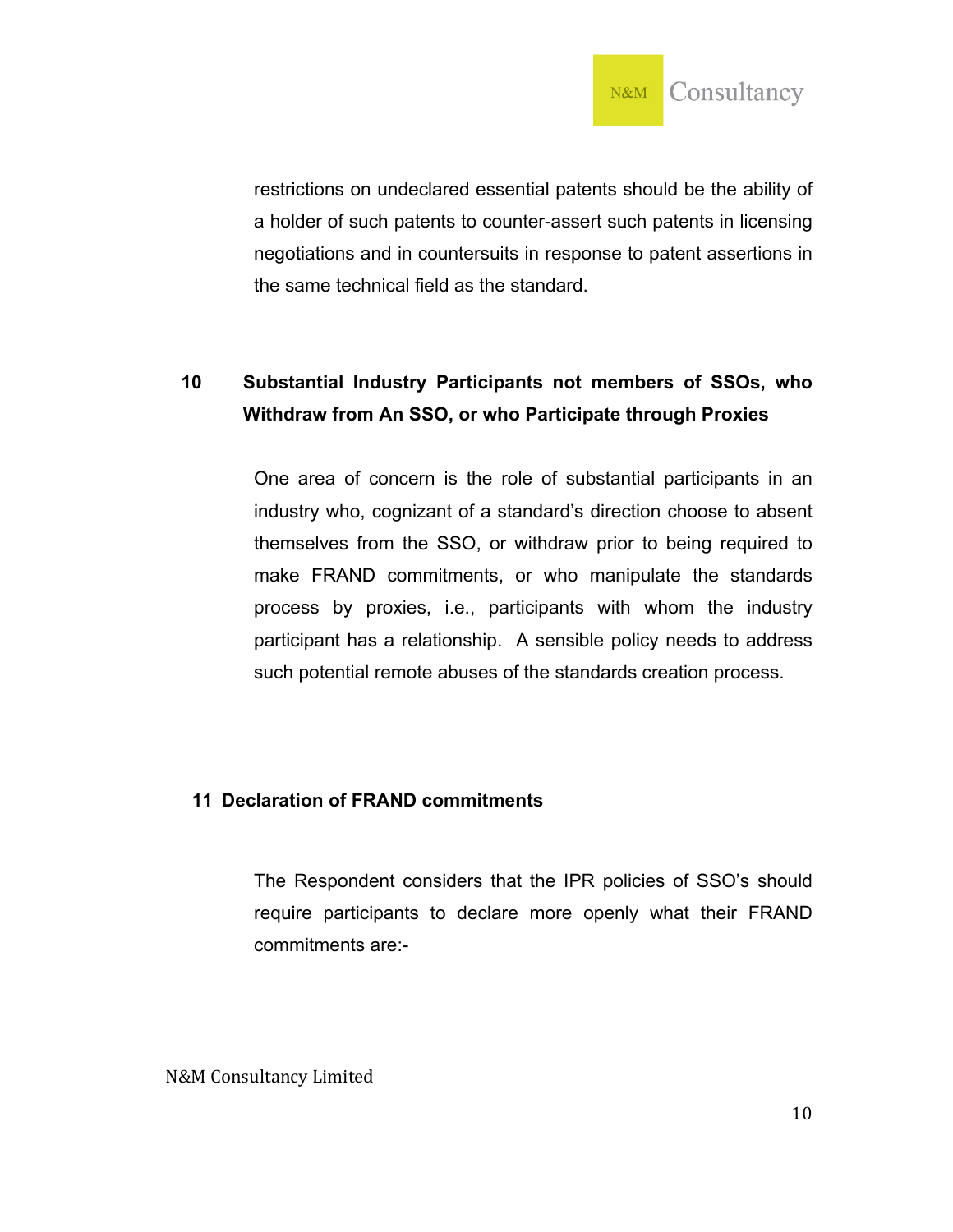

- (a) in advance of the standards setting process commencing; and
- (b) prior to the formal adoption of the standard.

In the Respondents view, this is necessary to give better commercial certainty so that industry can understand what the costs to third parties will be of making products that meet the standards.

The Respondent further considers that IPR holders should warrant to all licensees that their licensing terms (a) are FRAND and (b) comply with the relevant IPR policy standards to which the license relates and (c) will remain licensed on FRAND terms during the term of the license.

The Respondent believes that where a company reduces its rates for a standard, or sells part of its portfolio, then:

- it should be obliged to promptly notify existing licensees that it has reduced its rates, or sold part of its portfolio; and
- any licensing rate reductions should apply from the same date across all licensees.

13<sup>th</sup> February 2015